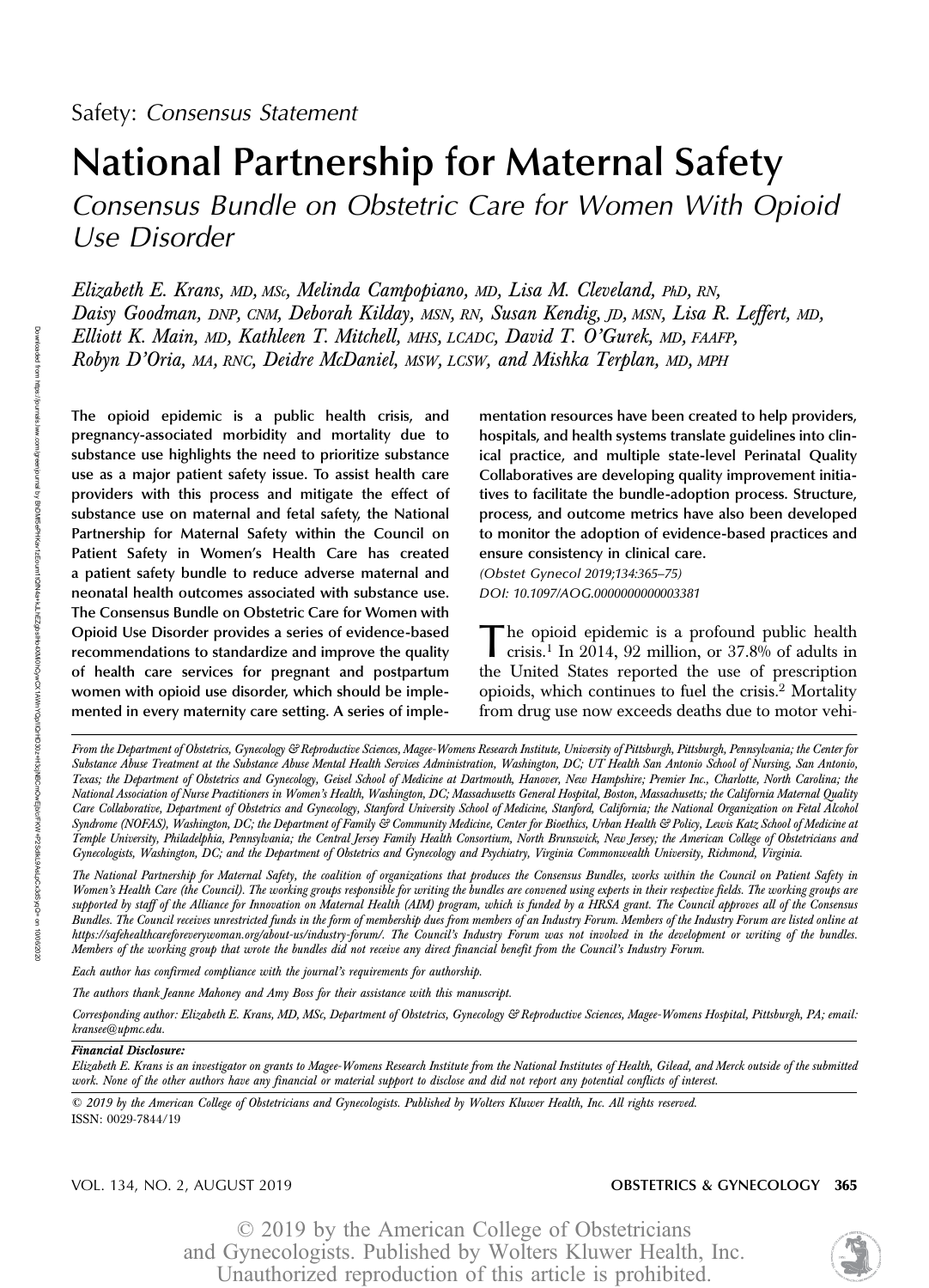cle accidents and has contributed to a loss of 0.21 years in life expectancy in the United States.<sup>3-5</sup> Since 2000, more than 500,000 people in the United States have died from drug overdoses and 91 Americans die every day.<sup>3</sup> Escalations in opioid use have been particularly profound among women of reproductive age.6,7 A greater prevalence of comorbid psychiatric disorders, gender-based violence, physical and sexual abuse, and chronic pain disorders likely contribute to disproportionate rates of opioid use and misuse among women compared with men.<sup>8,9</sup> These demographic shifts have contributed to the rising prevalence of opioid use disorder during pregnancy. Between 1999 and 2014, the prevalence of opioid use disorder during pregnancy increased from 1.5 to 6.5 per 1,000 hospital births per year.<sup>10</sup>

Pregnancy-associated morbidity and mortality due to substance use is a major patient safety issue. $11,12$  Pregnancy is an unique opportunity to address the complex and often challenging health needs of women with opioid use disorder and provide interventions that can improve maternal and child health well beyond the perinatal period. As such, health systems, hospitals, and their maternity care providers have a responsibility to provide evidencebased health care services for women with substance use disorders including linkages to treatment. To assist with this process, the National Partnership for Maternal Safety convened an interdisciplinary workgroup to define evidence-based practices for maternity care for women with opioid use disorder. The resulting patient safety bundle, "Obstetric Care for Women with Opioid Use Disorder," provides a series of evidence-based recommendations to improve the quality of health care services for pregnant and postpartum women with opioid use disorder. To facilitate bundle implementation, leadership from perinatal quality collaboratives across 14 states collaborated with workgroup members to create a series of resources to support state-level quality improvement initiatives and help institutions translate guidelines into clinical practice. This commentary elaborates on the nuances of bundle domains (Readiness, Recognition and Prevention, Response, Reporting, and Systems Learning), and each recommendation is designed to allow for institutional customization.

# READINESS (EVERY CLINICAL SETTING) Create a State, Health System or Community Implementation Team

Implementing evidence-based recommendations into health care settings requires stakeholder engagement at multiple levels to create clinical practice change.<sup>13</sup> At the state-level, a Perinatal Quality Collaborative, or a Department of Public Health can be used to support multidisciplinary teams in successfully implementing patient safety bundles through collaborative learning, quality improvement support, and rapid response data review. At the health system-level, implementation teams composed of administrative, provider, and payer champions can facilitate the sustainability of evidence-based practice change within the health care setting.<sup>14</sup> Clinical champions have been the driving force behind of a wide range of quality improvement initiatives in maternity care settings.<sup>14–18</sup> Because caring for pregnant women with opioid use disorder may be particularly challenging, an Implementation Guide was created to highlight the bundle's core components (Box 1).

# Educate Patients and Their Families on Opioid Use Disorder and Neonatal Opioid Withdrawal Syndrome

Patient recognition and understanding of addiction as a chronic neurobiologic disease is fundamental to engaging in treatment and essential for long-term recovery.19,20 As such, patient and family educational materials regarding substance use should be incorporated into inpatient and outpatient clinical settings. Materials should be evidence-based, reinforce that substance use disorders can be managed and treated successfully, and provide an overview of clinical interventions such as opioid pharmacotherapy (ie, methadone or buprenorphine), behavioral health counseling, and social support services.<sup>20</sup> The Substance Abuse and Mental Health Services Administration has created a series of evidence-based, patient educational materials designed for pregnant women with opioid use disorder that explain the treatment process and are available for download at [http://](http://store.samhsa.gov) [store.samhsa.gov.](http://store.samhsa.gov)

Patients and their families should also receive evidence-based education on neonatal opioid withdrawal syndrome and nonpharmacologic interventions designed to reduce its severity, including: 1) swaddling; 2) skin-to-skin mother–infant holding; 3) nonnutritive sucking; 4) rocking; 5) low-stimulation environments; 6) small, frequent feedings; 7) breastfeeding; and 8) rooming-in. $21-26$  Patients and their family members should receive training on the early signs of neonatal opioid withdrawal syndrome and be taught to implement nonpharmacologic interventions before the cycle of irritability, crying, poor feeding, and lack of sleep begins.<sup>27</sup> Because additional interventions may be warranted, patients should also receive education regarding the pharmacologic

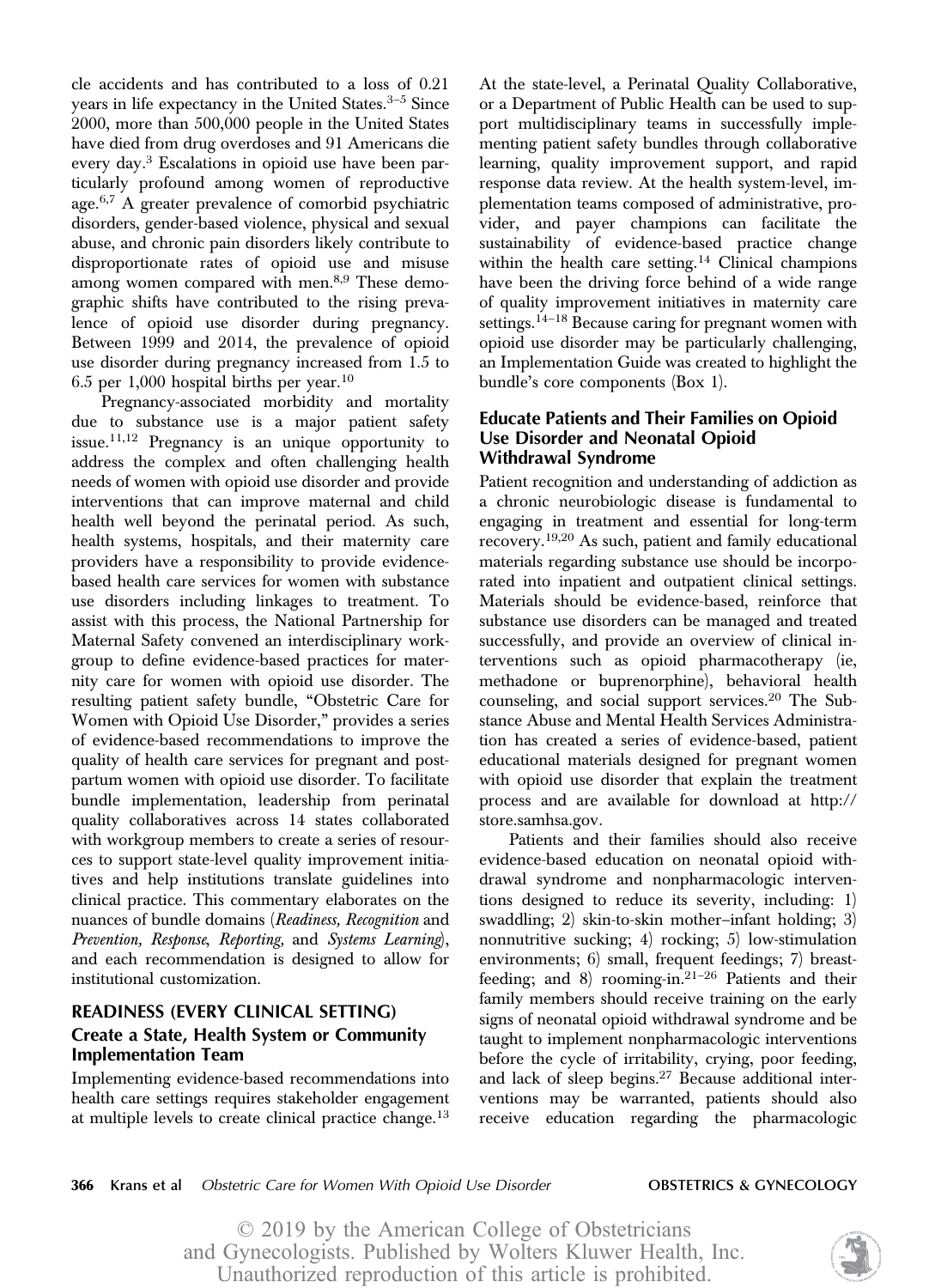# Box 1. Bundle Implementation Guide: Obstetric Care of Women with Substance Use Disorder

#### READINESS—for every setting

- 1. Create a state, health system or community implementation team
	- a. identify an administrative lead and provider "Clinical Champions" to facilitate the implementation of evidence-based practice (EBP) into inpatient and outpatient clinical settings
	- b. collaborate with affiliated hospitals, health systems and/or perinatal collaborative partners to ensure consistency in clinical care approaches
	- c. initiate relationships with payers (i.e. Medicaid HMO's) to address reimbursement related needs
- 2. Within every clinical setting, research resources/ barriers and educate staff
	- a. Identify clinical training needs regarding EBP of substance use disorders and ways to reduce stigma
	- b. Provide educational opportunities (i.e. CME, in-service trainings) to address clinical training needs
	- c. Know state and local reporting guidelines for prenatal substance use and substanceexposed infants
- 3. Prepare inpatient and outpatient clinical settings
	- a. Identify a validated screening tool to use in inpatient and outpatient clinical settings
	- b. Incorporate patient education materials regarding OUD and NAS into clinical settings
	- c. Develop prenatal, intrapartum, and postpartum clinical pathways for women with OUD/ SUD (i.e. rooming-in, breastfeeding support, pain management)
- 4. Identify state, county and community resources for collaboration and referrals
	- a. Ensure social services provider (i.e. social work, case management) involvement to assist with linkages to available resources (i.e. home visiting, transportation, WIC)
	- b. Identify local, women-centered SUD treatment facilities (i.e. location, eligibility, Medicaid-billing)
	- c. Collaborate with local child welfare officials to develop a "plan of safe care" after delivery

#### RECOGNITION—for every woman in every setting

- 1. Screen all pregnant women for substance use using a validated screening tool (see AIM screening tool chart)
- 2. Screen all pregnant women with a history of substance use for HIV, STIs, Hepatitis, psychiatric disorders and intimate partner violence (see AIM screening tool chart)
- 3. Develop brief intervention and referral clinical pathways for women who have positive screens.

### Box 1. Bundle Implementation Guide: Obstetric Care of Women with Substance Use Disorder (continued)

#### RESPONSE—for every prenatal, intrapartum and postpartum woman with OUD/SUD

- 1. Identify a lead coordinator to ensure that all women with OUD/SUD receive an individualized plan of care to:
	- a. Ensure adherence with prenatal, intrapartum and postpartum clinical pathways
	- b. Have a "plan of safe care" prior to hospital discharge.
	- c. Ensure and follow OUD treatment engagement during pregnancy and postpartum
		- 1. Obtain patient consent to communicate and share records with OUD treatment providers
- 2. Ensure access to immediate postpartum contraception services and provider referrals to address comorbidities (i.e. infectious disease, hepatology)

#### REPORTING—for every clinical setting, health setting and/or community

- 1. Incorporate EBP compliance measures for the care of women with OUD into hospital and system level quality improvement initiatives
	- a. Identify and monitor maternal and neonatal outcome metrics (see AIM metric list) relevant to OUD
	- b. Create a process to conduct multidisciplinary case reviews for adverse events related to substance use
	- c. Provide a mechanism for ongoing continuing education and EBP feedback for clinical and non-clinical staff
- 2. Use outcome data to engage child welfare, public health agencies, court systems, and law enforcement to help drive initiatives to expand treatment access and improve maternal and neonatal outcomes

Reprinted with permission from American College of Obstetricians and Gynecologists. Bundle implementation guide: obstetric care of women with substance use disorder. Council on Patient Safety in Women's Health Care. Washington, DC; American College of Obstetricians and Gynecologists: 2018. Available at: [https://](https://safehealthcareforeverywoman.org/wp-content/uploads/2018/08/AIM-Opioid-Implementation-Guide.pdf) [safehealthcareforeverywoman.org/wp-content/uploads/](https://safehealthcareforeverywoman.org/wp-content/uploads/2018/08/AIM-Opioid-Implementation-Guide.pdf) [2018/08/AIM-Opioid-Implementation-Guide.pdf](https://safehealthcareforeverywoman.org/wp-content/uploads/2018/08/AIM-Opioid-Implementation-Guide.pdf). Retrieved May 24, 2019.

treatment process for neonatal opioid withdrawal syndrome (ie, medications are started at low doses and slowly titrated to control symptoms) and the possible need for neonatal intensive care unit (NICU) admission and extended neonatal hospitalization. Even if medications are used, patients should be counseled

VOL. 134, NO. 2, AUGUST 2019 Krans et al Obstetric Care for Women With Opioid Use Disorder 367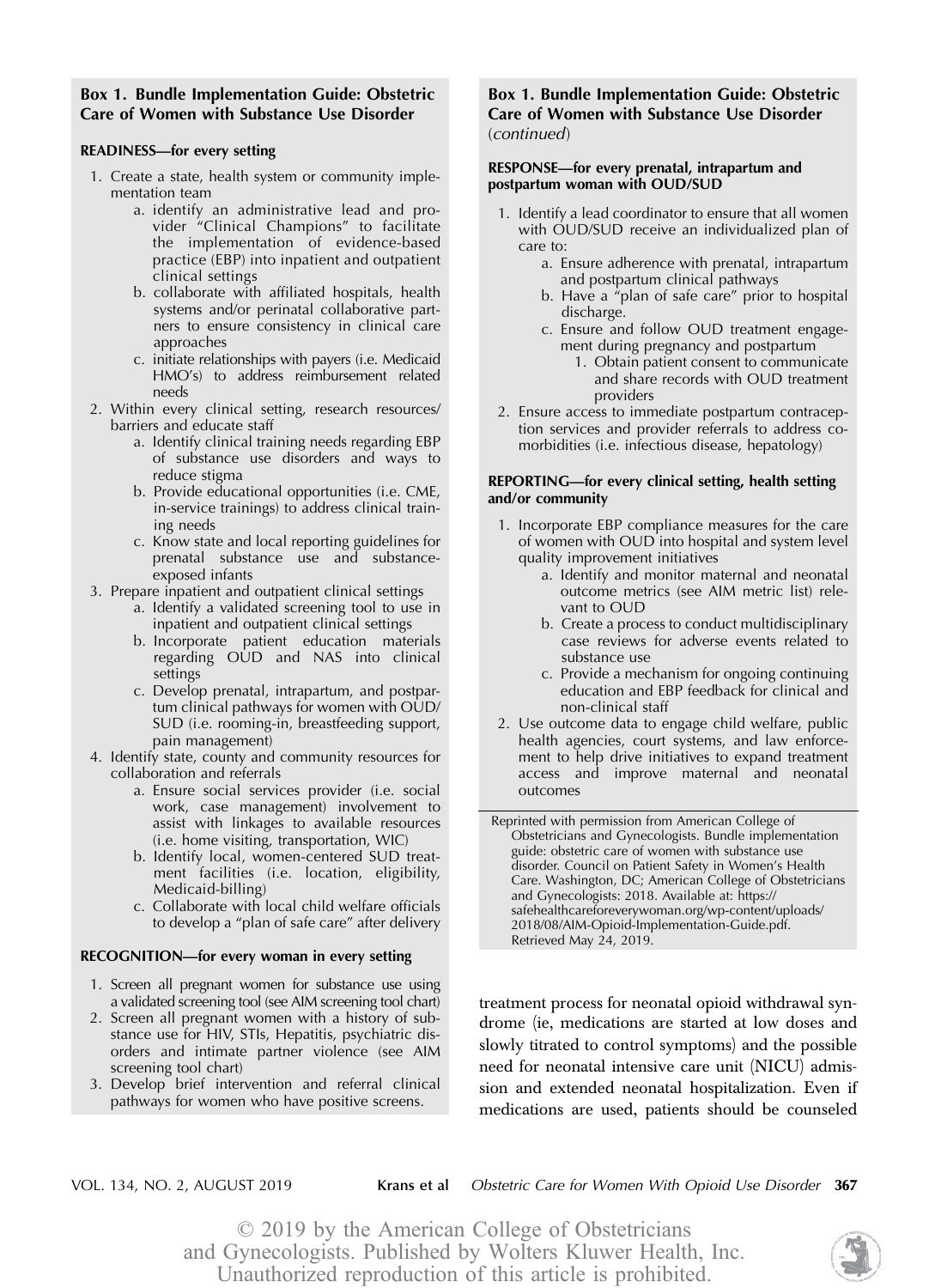that ongoing maternal involvement in care and continued nonpharmacologic interventions remain integral to improving outcomes.28

# Provide Staff-Wide Education and Training on Substance Use, Stigma and Trauma-Informed Care

Understanding addiction as a medical disorder can help to reduce stigma among health care providers, lead to early identification of substance use and result in improved patient communication and outcomes.<sup>29</sup> Negative attitudes held by health professionals towards women with substance use disorders can threaten their therapeutic commitment and prevent women from seeking prenatal care and disclosing substance use. Instead, providers should strive for a compassionate patient-provider relationship as women are more likely to disclose substance use after a trusting relationship has been formed. Providers should ask women about substance use at every prenatal visit and conversations should occur in a nonjudgmental, respectful manner that is sensitive to age, culture, and language differences.<sup>30</sup> Understanding the extent and nature of a woman's substance use within the larger context of her life (eg, trauma history) is essential for careful diagnosis and successful treatment.31

Similar to addiction, trauma is frequently overlooked by health care providers.<sup>32</sup> Trauma is an intense physical and psychologic reaction that results from an event that is experienced as harmful or threatening and that has lasting adverse effects on an individual's physical and emotional well-being.<sup>32</sup> Among women in substance use treatment, 55–99% report a history of physical or sexual abuse, which often results in trauma-related symptoms consistent with posttraumatic stress disorder.<sup>9</sup> As such, providers who care for women with substance use disorders should receive training on trauma-informed care that seeks to change the paradigm from, "What's wrong with you?" to, "What has happened to you?"<sup>32</sup>

Ongoing staff education and learning opportunities (ie, continuing medical education [CME]) should be offered in all maternity care settings on substance use disorders, stigma, bias and discrimination, and trauma-informed care. Online educational resources and CME training programs can play an important role in supplementing in-person training. The American Society of Addiction Medicine, the American College of Obstetricians and Gynecologists, the American Academy of Pediatrics, and the Centers for Disease Control and Prevention offer CME courses on topics such as alcohol, tobacco, opioid, and other substance use disorders and associated

medical and psychosocial comorbidities. The Substance Abuse and Mental Health Services Administration has also created the Provider's Clinical Support System to address the clinical training and education needs of providers regarding the prevention, identification, and treatment of substance use disorders with a focus on opioid use disorders. The Provider's Clinical Support System also provides a national network of trained physician mentors who are available to provide clinical support to providers interested in becoming licensed to provide buprenorphine. Online modules, webinars and clinical training resources are available at [https://www.asam.org/edu](https://www.asam.org/education/resources/pcss-mat)[cation/resources/pcss-mat.](https://www.asam.org/education/resources/pcss-mat)

# Establish Specific Prenatal, Intrapartum and Postpartum Clinical Pathways for Women With Opioid Use Disorder

Providers in clinical settings that care for women with opioid use disorder should establish specific prenatal, intrapartum, and postpartum clinical pathways and checklists to address the specific needs of this population (Box 2). Maternity care providers are often the first point of health care engagement for pregnant women with opioid use disorder and can play a critical role in referring patients to treatment.<sup>30</sup> As such, clinical settings should maintain a current list of local treatment programs that provide opioid pharmacotherapy with either methadone or buprenorphine, behavioral health counseling, and social services support along with their admission criteria, available services, and contact information. Women-centered programs that address gender issues, provide child care, individual and group therapy, trauma-informed care, and family planning services should be prioritized.<sup>33</sup> Programs that bill Medicaid for services and that are close to women with limited transportation are also important considerations to minimize access and availability barriers.<sup>34</sup> The Substance Abuse and Mental Health Services Administration Behavioral Health Treatment Locator, [https://www.findtreat](https://www.findtreatment.samhsa.gov/)[ment.samhsa.gov/,](https://www.findtreatment.samhsa.gov/) can help providers search for treatment programs, mental health services, and buprenorphine providers by state and county and identifies programs that accept Medicaid for services.

Women with opioid use disorder are likely to face pain management challenges in the intrapartum and postpartum periods owing to increased pain sensitivity and an increased tolerance to the analgesic effects of opioids.<sup>35</sup> Epidural or combined spinal-epidural analgesia is highly effective for labor pain management, can facilitate early bonding and breastfeeding, and minimize perioperative sedation, especially after

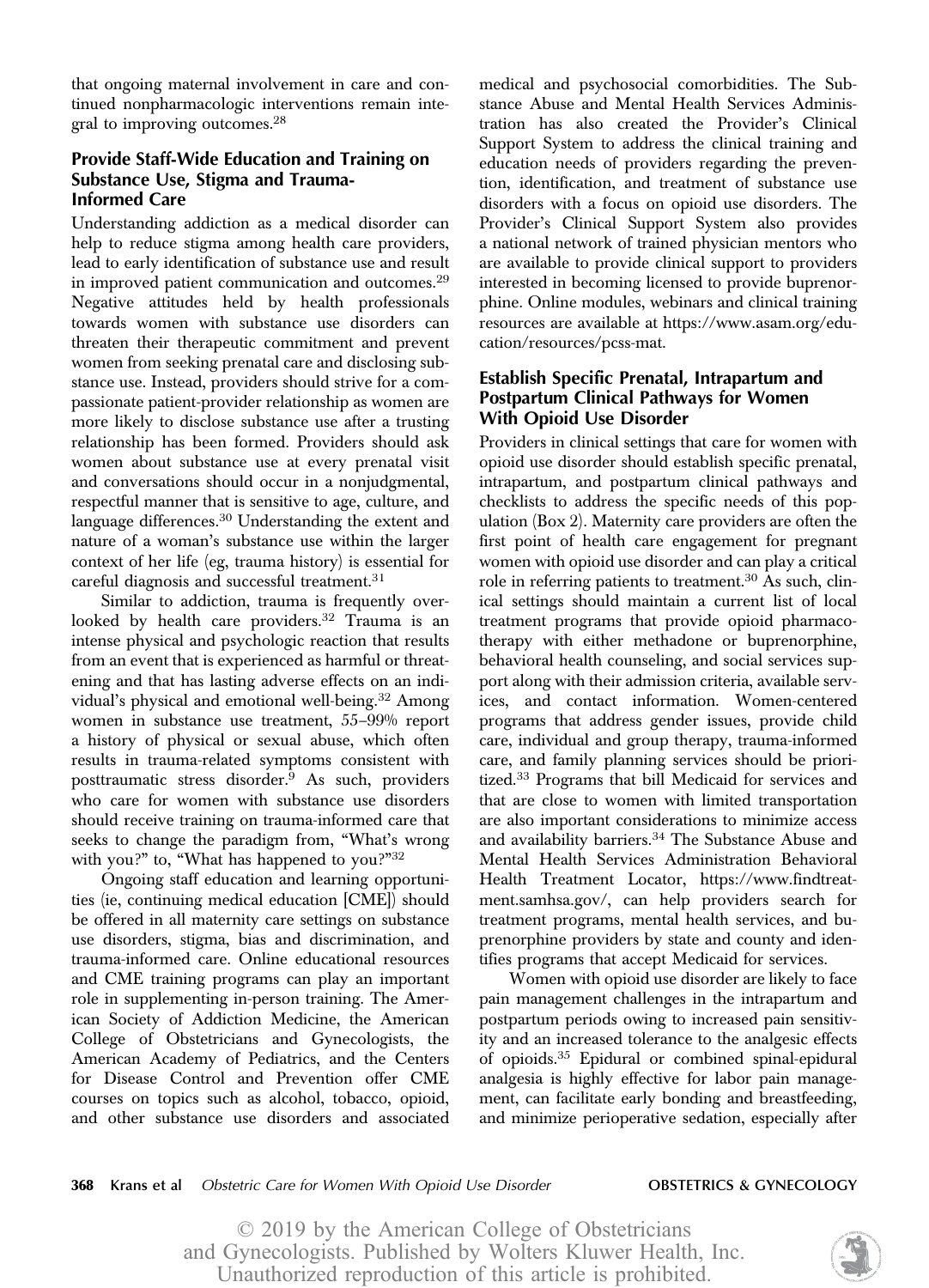# Box 2. Example Clinical Pathways for Pregnant and Postpartum Women With Opioid Use Disorder

### Antepartum Care

- Complete a detailed medical, surgical, and obstetric history and thorough physical examination
- Assess for substance use treatment needs including the use of opioid pharmacotherapy
	- $\circ$  Obtain appropriate consent to communicate and coordinate with treatment provider
	- $\circ$  Verify and update pharmacotherapy dose and engagement with treatment provider
	- $\circ$  Provide Narcan prescriptions and instructions to patients, family members, and friends
- Screen for psychiatric conditions, intimate partner violence, trauma, human immunodeficiency virus, hepatitis C virus
	- $\circ$  Provide timely referrals to appropriate providers after screen-positive results and ensure care coordination and communication through appropriate consents to share medical information
- Assess for psychosocial and resource needs (ie, transportation, housing)
- Evaluate prescription history in state Prescription Drug Monitoring Program database
- Be aware of pharmacologic interactions with buprenorphine and methadone including medications associated with prolonged QTc (ie, Zofran)
- Provide bowel regimen for constipation
- Initiate antenatal testing if clinically warranted (ie, intrauterine growth restriction)
- Develop pain management plan for labor and the postpartum period

#### Educational materials and in-person counseling should be provided for the following topics:

- Evidence-based education on substance use disorders and opioid pharmacotherapy as the recommended treatment for opioid use disorder during pregnancy
- Risks of polysubstance use including marijuana, benzodiazepine, and alcohol use
- Risks of tobacco use followed by smoking cessation strategies
- Neonatal opioid withdrawal syndrome, pharmacologic, and nonpharmacologic treatment, hospital policies for observation period and neonatal length of stay
- Overdose prevention and harm reduction
- Breastfeeding, breast milk, and parenting skills training
- Contraceptive counseling and immediate postpartum contraceptive options
- State and local maternal and infant toxicology screening guidelines and reporting requirements

#### Intrapartum Care

- Confirm opioid pharmacotherapy dose with substance use treatment provider
	- $\circ$  Ensure buprenorphine and methadone availability on inpatient pharmacy formulary
- Continue maintenance buprenorphine or methadone dosing during labor and delivery

# Box 2. Example Clinical Pathways for Pregnant and Postpartum Women With Opioid Use Disorder (continued)

- $\circ$  Avoid partial opioid agonists and antagonists such as nalbuphine or butorphanol
- Notify pediatric team of admission and need for evaluation after delivery
- Consult with anesthesia regarding intrapartum pain control needs
	- $\circ$  Encourage the use of neuraxial analgesia (ie, epidural or combined spinal-epidural)

#### Postpartum Care

 Continue maintenance buprenorphine or methadone dosing

o Monitor for oversedation and contact treatment provider if dose decrease is necessary

 Schedule doses of long-acting nonsteroidal antiinflammatory agents (NSAIDS) (ie, ketorolac) and acetaminophen in patients without liver disease

o Maximize the use of multimodal, opioidsparing interventions (ie, sitz baths)

- If additional opioids are necessary for complicated vaginal or cesarean delivery:
	- $\circ$  Monitor for oversedation and somnolence, discuss "triggering" opioids
	- $\circ$  Prescribe limited quantities and taper rapidly to nonopioid options
- Consult social work to develop a Plan of Safe Care
- Consult lactation services and ensure breastfeeding support
- Offer immediate postpartum contraceptive services including long-acting reversible contraception (LARC) options

### Hospital Discharge Planning

- Determine discharge pain management plan
	- o Maximize NSAIDs and nonpharmacologic interventions
	- $\circ$  If an opioid prescription is required, prescribe only the quantity likely to be used and ensure close postpartum follow-up to evaluate pain control needs
- Ensure a Plan of Safe Care has been developed before hospital discharge
- Provide education regarding signs and symptoms of newborn opioid withdrawal, postpartum depression, and review maternal and newborn indications to contact a provider
- Coordinate discharge with substance use treatment provider to prevent interruptions or discontinuation of opioid pharmacotherapy after hospital discharge
- Establish a postpartum follow-up plan with pediatric, obstetric, and substance use treatment providers

Derived from Council on Patient Safety in Women's Health Care. National collaborative on maternal OUD. An example checklist for the clinical care of pregnant/ postpartum women with OUD. Available at: [https://](https://safehealthcareforeverywoman.org/national-collaborative-on-maternal-oud/#1543353681103-9400de22-f4ac) [safehealthcareforeverywoman.org/national-collaborative](https://safehealthcareforeverywoman.org/national-collaborative-on-maternal-oud/#1543353681103-9400de22-f4ac)[on-maternal-oud/#1543353681103-9400de22-f4ac.](https://safehealthcareforeverywoman.org/national-collaborative-on-maternal-oud/#1543353681103-9400de22-f4ac) Retrieved June 21, 2019.

VOL. 134, NO. 2, AUGUST 2019 Krans et al Obstetric Care for Women With Opioid Use Disorder 369

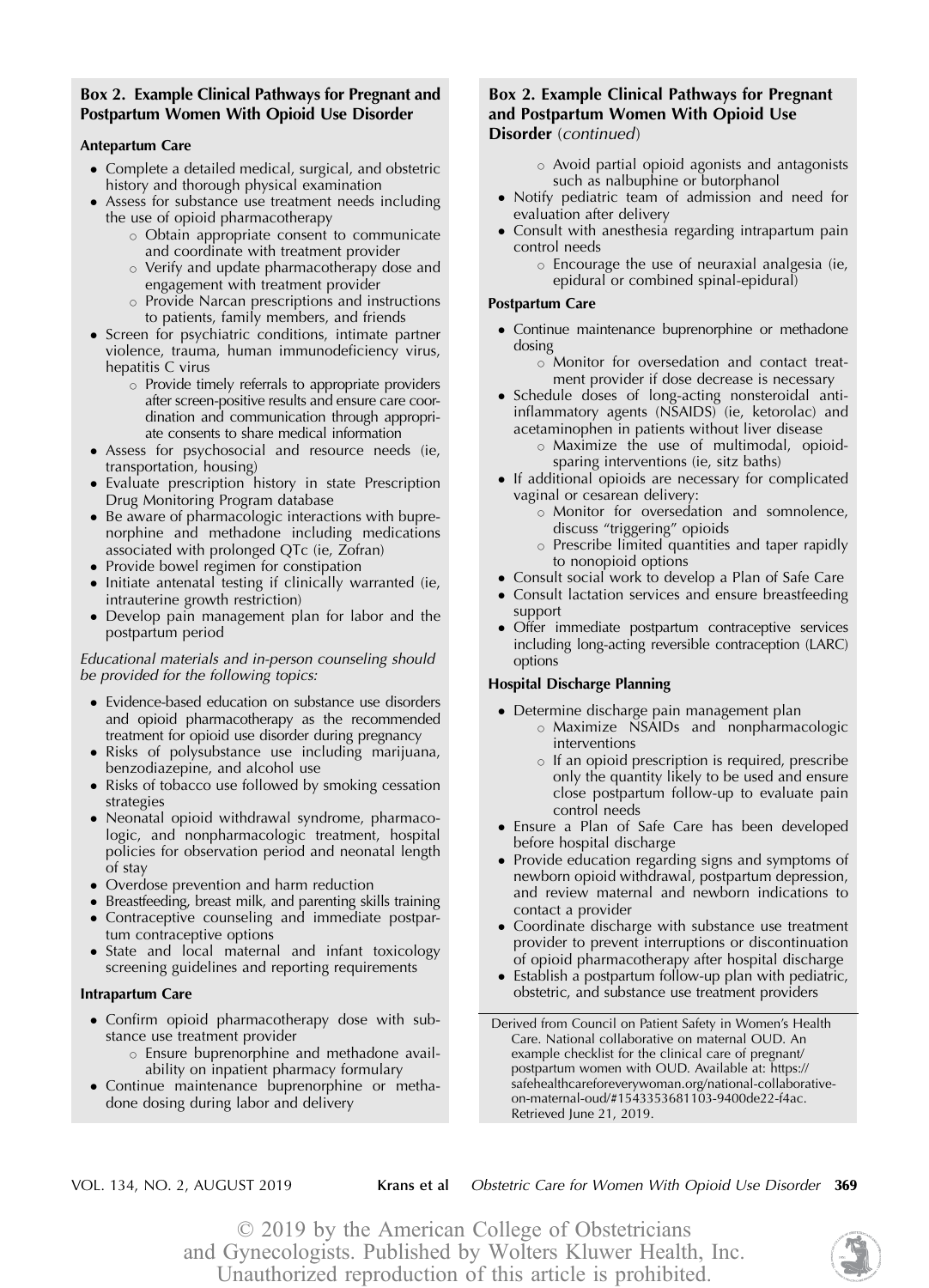cesarean delivery.36,37 Because the analgesic needs of women on opioid pharmacotherapy may increase by 40–70% after cesarean delivery, postpartum pain management pathways should be developed in coordination with anesthesia providers and typically include the continuation of opioid pharmacotherapy with additional modalities to treat acute birth-related pain.36,37 Approaches should prioritize multimodal, opioid-sparing interventions and typically include a fixed regimen of acetaminophen and nonsteroidal antiinflammatory agents, neuraxial opioid, or additional regional blocks (eg, transverse abdominal plane blocks or catheters), and other agents (ie, ketamine).38 Pain control plans should be developed prenatally to address any anticipated problems as inadequate pain control can increase the risk of postpartum depression and relapse.39,40

The postpartum period is a time of unique vulnerability for women with opioid use disorder. As such, the primary focus of the postpartum period should be to develop clinical pathways that prevent gaps in care and preserve the mother–infant dyad. Clearly articulated plans for the continuation of opioid pharmacotherapy with clarification of any dose adjustments and taper protocols should be instituted before discharge after birth. Owing to a high prevalence of unintended pregnancy among women with substance use disorders, maternity care settings should also provide immediate postpartum contraceptive services including inpatient access to long-acting reversible contraceptive methods (ie, implant, intrauterine device).41,42 Breastfeeding, breast milk, and skin-toskin contact have been shown to reduce neonatal opioid withdrawal syndrome symptoms and support mother– infant attachment and should be encouraged in women with opioid use disorder engaged in substance use treatment.23,24 Given that less than half of women with opioid use disorder attend their postpartum appointment, multiple early postpartum visits with an obstetric, pediatric, substance use treatment, or primary care provider can facilitate the prompt identification of challenges and facilitate solutions before adverse outcomes such as relapse occur.<sup>43</sup>

# Know State and Local Reporting Guidelines for Maternal Substance Use and Substance-Exposed Infants

Health care providers should be aware of their state statutory and regulatory requirements regarding perinatal substance use.<sup>44</sup> Such awareness prevents unnecessary reporting, which can be devastating for patients and their families. Decisions to report substance use should be made in conjunction with social services providers and should be based on the patient's available support structure and her ability to provide a safe environment for her infant and not on the presence of substance use alone.

The Child Abuse Prevention and Treatment Act provides federal funding to states in support of child abuse prevention and treatment activities. In 2003, the Child Abuse Prevention and Treatment Act was amended to require health care providers to notify child protective services of substance-affected infants, to make appropriate referrals and to develop a "Plan of Safe Care." A Plan of Safe Care is a coordinated treatment plan, developed before discharge from the birth hospitalization, to address the needs of substance-affected infants and their families.<sup>45</sup> In 2016, Congress passed the Comprehensive Addiction and Recovery Act which requires states to report the number of substance-affected infants and for how many a Plan of Safe Care was developed.<sup>46</sup>

# RECOGNITION & PREVENTION (EVERY PROVIDER AND CLINICAL SETTING) Screen All Pregnant Women for Substance Use

Universal screening for drug and alcohol use is the first step in identifying women with substance use disorders.<sup>35</sup> Because women often use more than one substance, screening should be inclusive of illicit drug, tobacco, and alcohol use including the use of medications. Because substance use exists across all sociodemographic groups, the American College of Obstetricians and Gynecologists recommends screening for all women at prenatal care entry, with mechanisms in place to ensure that those who screen positive receive intervention and linkages to treatment.<sup>35</sup> If the concern for substance use persists during pregnancy, repeat screening should occur using a patient-centered, nonjudgmental approach.

A number of validated screening tools can be used during pregnancy, including the Substance Use Risk Profile, AUDIT-C (alcohol only), CRAFFT (for women under age 26), ASSIST, NIDA Quick Screen, and 4 Ps Plus. $4^{7}-51$  Urine toxicology (ie, urine drug testing) is not recommended as a universal screening approach due to its limited ability to detect inconsistent drug use, variable cutoff concentrations for semisynthetic opioids, inability to detect alcohol use, and cross-reactivity with nonopioid drugs, which can lead to false negative and false positive results. $52$  Therefore, before performing any drug testing in pregnancy, providers should discuss the reasons for testing, obtain informed consent, and explain the potential consequences of a positive result, specific to state and local laws, in detail.<sup>44,53</sup>

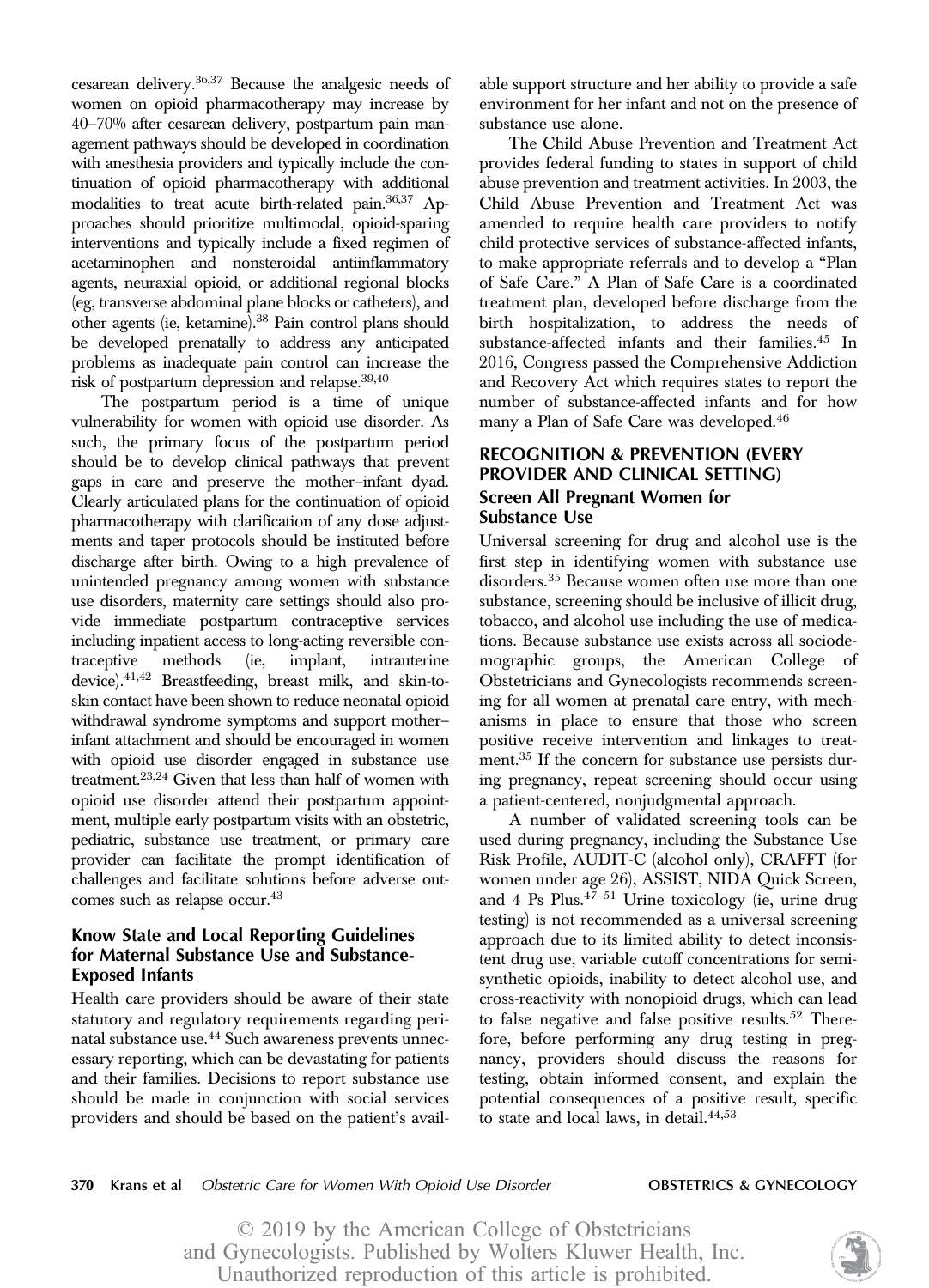Screening, brief intervention, and referral to treatment refers to a framework for substance use screening and intervention developed by Substance Abuse and Mental Health Services Administration.<sup>54</sup> Screening, brief intervention, and referral to treatment begins with the use of a validated screening tool to assess drug and alcohol use. Positive screens are followed by brief intervention consisting of a structured response ranging from expressing concern, providing information, and offering resources through evidencebased motivational interviewing by trained practitioners.55,56 Many insurers offer reimbursement for screening, brief intervention, and referral to treatment outside of the maternity care bundled payment and providers should be aware of the necessary criteria to support appropriate documentation and billing.

# Screen All Pregnant Women With Opioid and Other Substance Use Disorders for Commonly Occurring Medical and Psychosocial Comorbidities

All women with opioid use disorder should be screened for hepatitis C virus, human immunodeficiency virus (HIV), psychiatric disorders, and intimate partner violence (IPV) at least once during pregnancy.57,58 If injection or intranasal drug use persists in pregnancy, hepatitis C virus and HIV screening should be repeated in the third trimester. Screening for co-occurring psychiatric disorders should incorporate validated screening tools such as the Edinburgh Postnatal Depression Scale and the Patient Health Questionnaire 9 and should occur during pregnancy and again in the postpartum period when underlying depression and anxiety are exacerbated and the risk of maternal morbidity increases.59–<sup>62</sup> Screening for IPV and trauma should be adopted in all maternity care settings as unidentified trauma symptoms (eg, difficulty sleeping, flashbacks) may be misdiagnosed, and unaddressed IPV will negatively affect recovery efforts.<sup>32</sup> Several brief, validated violence (ie, Abuse Assessment Screen, HITS Screening Assessment) and trauma (ie, Trauma Assessment for Adults, PTSD Symptom Scale) screening tools are available for clinical use.<sup>63-66</sup>

# RESPONSE (EVERY PROVIDER, CLINICAL SETTING, AND HEALTH SYSTEM) Identify a Lead Coordinator to Ensure That All Women With Opioid and Other Substance Use Disorders Receive Appropriate, Evidence-Based Care During Pregnancy and Postpartum

Care coordination among a multidisciplinary team of providers is necessary to provide comprehensive, evidence-based treatment for women with substance

use disorders, particularly in health care systems where behavioral health is separated from physical and medical care services. To prevent gaps in care and minimize lapses in communication between providers, the care team should identify a "lead coordinator" or "patient navigator" who is responsible for care coordination and a clearly articulated communication strategy should be developed to facilitate coordination among providers. Although fully integrated health care models (ie, each component is provided separately) can provide complex services, many clinical settings may need to use either a coordinated or colocated model such as a patient-centered medical home, which uses a team of providers to address key components of care.67,68

One of the most critical care coordination roles for providers is to ensure that all pregnant women with opioid use disorder receive evidence-based treatment from programs that provide opioid pharmacotherapy with either methadone or buprenorphine, behavioral therapy, medical and communitybased support services, and medication safety training. Although methadone and buprenorphine vary regarding pharmacology, treatment program structure, regional availability, and neonatal outcomes, providers should ensure that all patients receive the opioid pharmacotherapy option that best aligns with their personal preference, treatment history, and resource needs and develop referral mechanisms for all available options. Providers should also be knowledgeable of requirements for sharing drug and alcohol treatment information and obtain patient consent to share information across providers. In rural areas where treatment access is limited, provider training initiatives, such as Project ECHO (Extension for Community Health Outcomes), have been successfully used to train providers to prescribe buprenorphine. $69-71$ 

# Collaborate With Local Child Welfare Officials to Develop Individualized "Plans of Safe Care" After Birth

The National Center on Substance Abuse and Child Welfare has identified best practices that reflect a coordinated, multisystem approach to support families affected by substance use.<sup>72</sup> Key elements of this coordinated approach, applicable as elements in a Plan of Safe Care, emphasize consistent hospital policies for screening pregnant women and their infants, using nonbiased criteria and transparency about hospital notifications to Child Protective Services, including assessments to help Child Protective Services workers evaluate risk, protective factors, and

VOL. 134, NO. 2, AUGUST 2019 Krans et al Obstetric Care for Women With Opioid Use Disorder 371

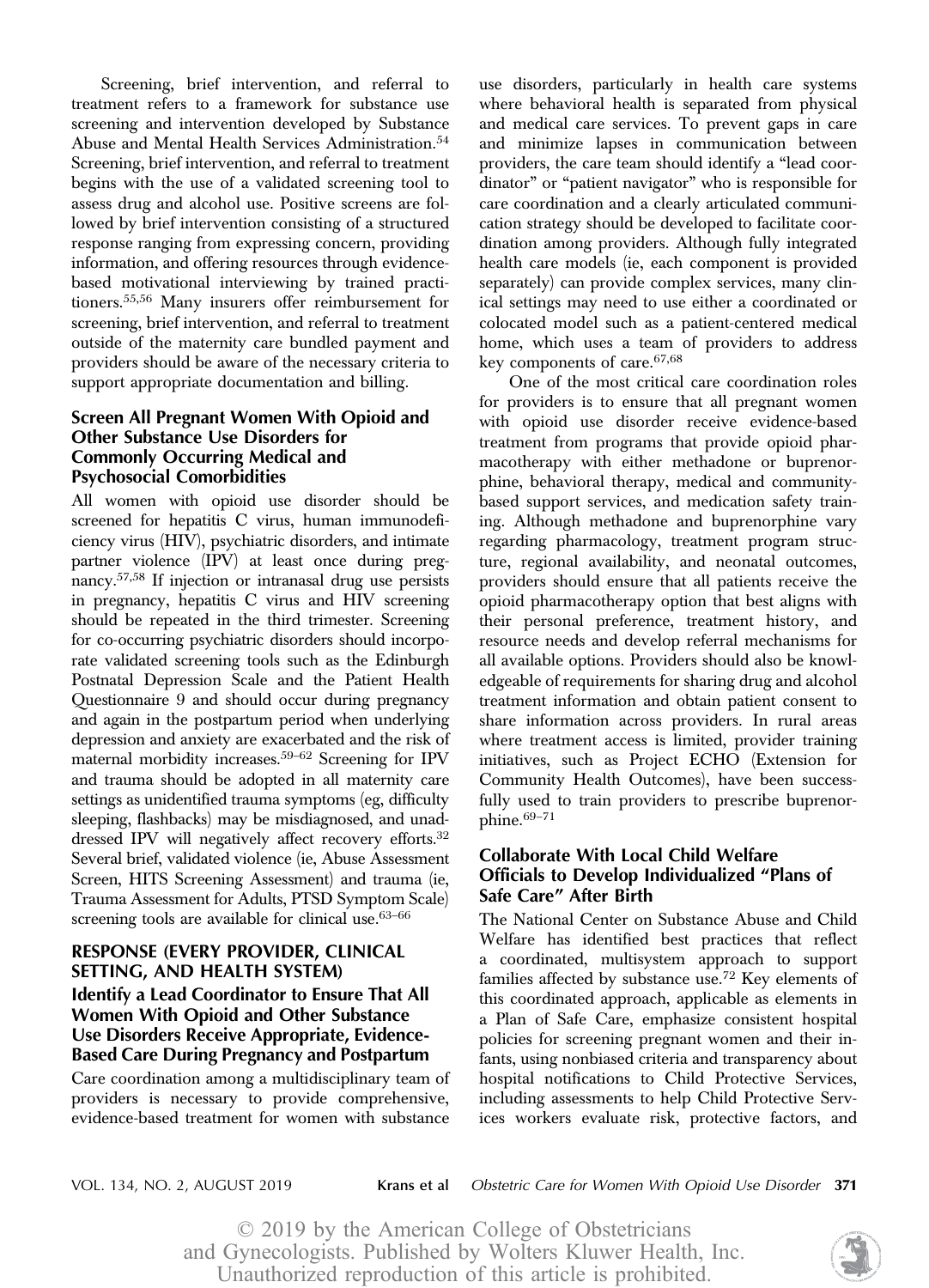safety concerns.<sup>73</sup> Patients and family members should also receive education early in pregnancy about the positive role that social services agencies, including Child Protective Services, can play in providing resources and interventions for both women and children after birth. Postdischarge care plans should include home visitation, early intervention services, and recovery supports and should be provided beyond the 6-week postpartum period to ensure the increased likelihood of family stability. The National Center on Substance Abuse and Child Welfare has complied a series of online resources including several Plan of Safe Care examples developed by state and local child welfare agencies which are available at [https://ncsacw.samhsa.gov/resources/sub](https://ncsacw.samhsa.gov/resources/substance-exposed-infants.aspx)[stance-exposed-infants.aspx](https://ncsacw.samhsa.gov/resources/substance-exposed-infants.aspx).

# REPORTING AND SYSTEMS LEARNING (EVERY HEALTH SYSTEM)

# Develop Mechanisms to Collect Data and Monitor Process and Outcome Metrics

Mechanisms should be developed within health systems to longitudinally evaluate structure, process, and outcome metrics and compare these metrics across health systems and states. Many metrics can be extracted from hospital administrative and electronic health record data using diagnosis, procedure, and medical billing codes and, importantly, maternal and child records should be linked. A series of suggested measures have been developed for the bundle to help health systems monitor outcomes specific to opioid use during pregnancy with the understanding that individual settings may need to adapt these measures to local circumstances (Box 3).

# Create Multidisciplinary Case Review Teams for Patient, Provider and System-Level Issues

Multidisciplinary case reviews are an important way to evaluate the effectiveness of interventions created to improve patient safety.<sup>74</sup> Case review teams should be composed of obstetricians, nurse midwives, addiction medicine providers, pediatricians, anesthesiologists, nurses, and social services providers and should meet regularly to review clinical care processes, adverse maternal and neonatal events, and identify ways to continue to improve health system approaches to substance use care. The case review team should provide opportunities to debrief serious maternal (eg, respiratory depression, overdose) and neonatal (eg, accidental death, child removal cases) adverse events and perform root cause analyses to evaluate missed opportunities to link patients to treatment, offer risk reduction strategies and identify

# Box 3. Suggested Structure, Process, and Outcome Measures for Obstetric Care for Women With Opioid Use Disorder (Limited Set\*) Structure Measures

- Percentage of maternity care settings that have implemented a universal screening protocol for substance use, including opioid use disorder
- Percentage of maternity care settings using postdelivery and discharge pain management prescribing practices for routine vaginal and cesarean deliveries focused on limiting opioid prescriptions
- Percentage of maternity care settings with specific pain management and opioid prescribing guidelines for pregnant women with opioid use disorder

### Process Measures

- Percentage of women with opioid use disorder who receive medication-assisted treatment or behavioral health treatment during pregnancy
- Percentage of opiate exposed newborns receiving mother's milk at newborn discharge
- Percentage of opiate-exposed newborns who go home to biological mother

### Outcome Measures

- Rate of opioid-related deaths during pregnancy and for 1 year postpartum among all mothers giving birth
- Percentage of newborns affected by maternal opiate use
- Percentage of newborns diagnosed with neonatal opioid withdrawal syndrome
- Average hospital length of stay for newborns with neonatal opioid withdrawal syndrome

Derived from Council on Patient Safety in Women's Health Care. National collaborative on maternal OUD. Metrics for the AIM Opioid bundle with notes and glossary. Available at: [https://safehealthcareforeverywoman.org/national](https://safehealthcareforeverywoman.org/national-collaborative-on-maternal-oud/#1543353616472-9211f6a9-df46)[collaborative-on-maternal-oud/#1543353616472-](https://safehealthcareforeverywoman.org/national-collaborative-on-maternal-oud/#1543353616472-9211f6a9-df46) [9211f6a9-df46.](https://safehealthcareforeverywoman.org/national-collaborative-on-maternal-oud/#1543353616472-9211f6a9-df46) Retrieved June 21, 2019.

\*Additional measures may be used to drive improvement efforts and examples are available at [https://](https://safehealthcareforeverywoman.org/patient-safety-bundles/obstetric-care-for-women-with-opioid-use-disorder/) [safehealthcareforeverywoman.org/patient-safety-bundles/](https://safehealthcareforeverywoman.org/patient-safety-bundles/obstetric-care-for-women-with-opioid-use-disorder/) [obstetric-care-for-women-with-opioid-use-disorder/](https://safehealthcareforeverywoman.org/patient-safety-bundles/obstetric-care-for-women-with-opioid-use-disorder/).

actionable ways to improve clinical pathways to eliminate or prevent future adverse events.

# Identify Ways to Share Outcome Data With Non–Medical Community Stakeholders

Because the most profound effects of the opioid epidemic are often felt in community settings, health systems should engage state and community partners (eg, public health agencies, court systems, law enforcement, child welfare services) to combine data collection efforts, develop public service campaigns, and drive community level initiatives. For example, outcome data collected from health systems could be used to support local initiatives to expand treatment access or

#### 372 Krans et al Obstetric Care for Women With Opioid Use Disorder **OBSTETRICS & GYNECOLOGY**

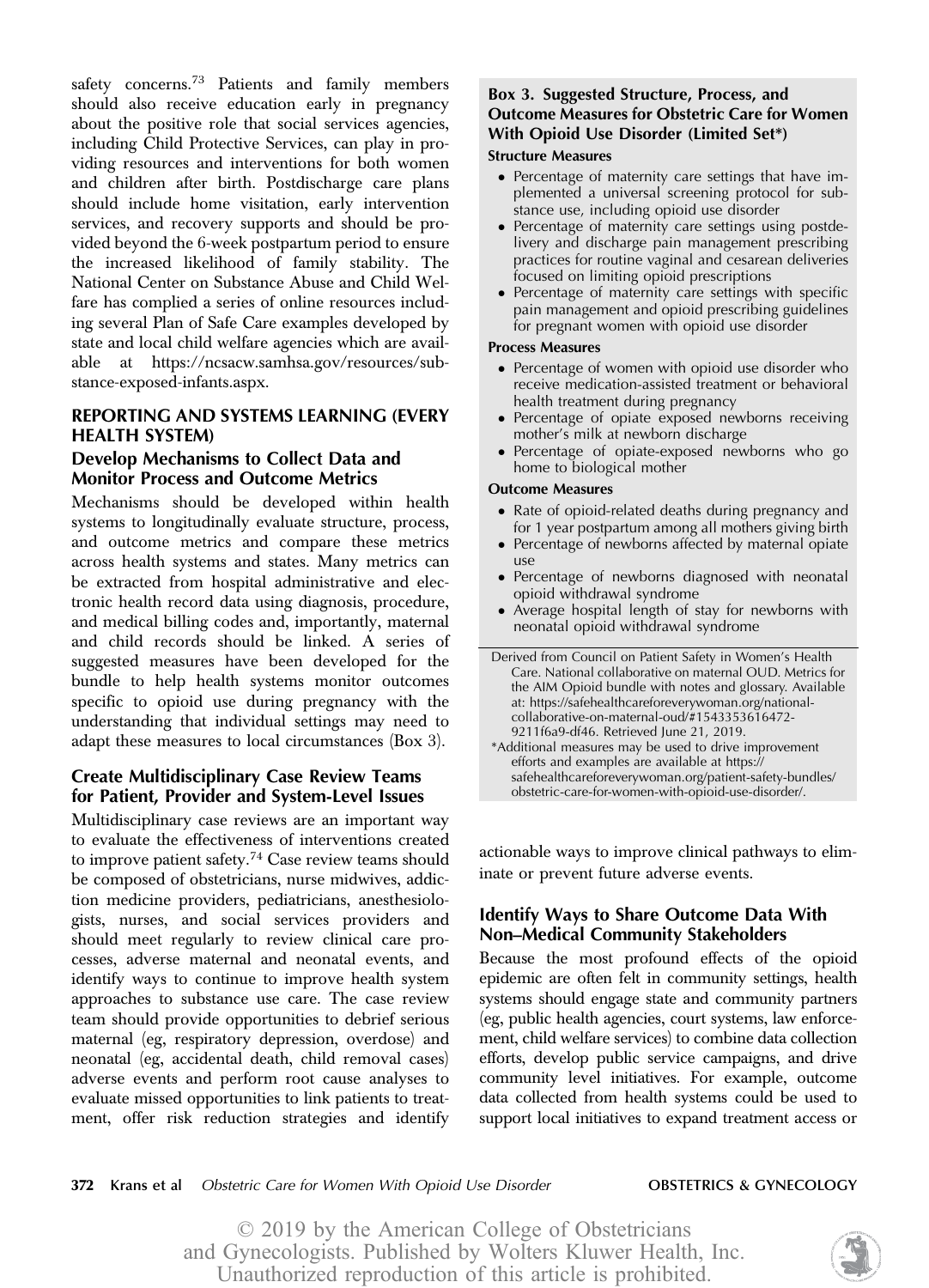shared with local criminal justice system officials (eg, legal advocates, judges) to educate nonmedical professionals about evidence-based interventions available to successfully manage and treat substance use disorders during pregnancy. Importantly, any data sharing efforts with community stakeholders must ensure patient privacy and confidentiality.

### DISCUSSION

Substance use during pregnancy presents one of the greatest preventable threats to maternal and neonatal morbidity and mortality. To improve the quality and consistency of care at the patient-, provider-, and system-level, the Alliance for Innovation on Maternal Health has created a repository of resources including examples of staff education and training modules, prenatal, and postpartum clinical pathways, and suggested outcome metrics to help all maternity care settings incorporate evidence-based practices for women with opioid and other substance use disorders. This comprehensive list of resources is available at the Alliance for Innovation on Maternal Health website ([https://safehealthcareforeverywoman.org/patient](https://safehealthcareforeverywoman.org/patient-safety-bundles/obstetric-care-for-women-with-opioid-use-disorder/)[safety-bundles/obstetric-care-for-women-with-opioid](https://safehealthcareforeverywoman.org/patient-safety-bundles/obstetric-care-for-women-with-opioid-use-disorder/)[use-disorder/\)](https://safehealthcareforeverywoman.org/patient-safety-bundles/obstetric-care-for-women-with-opioid-use-disorder/) and will be continually updated to stay current with a rapidly changing landscape of evidence and interventions. Comprehensive adoption of this patient safety bundle has the potential to foster a compassionate, nonjudgmental approach to health care delivery, optimize patient safety, and ultimately, change the course of an epidemic.

#### **REFERENCES**

- 1. Volkow ND, Collins FS. The role of science in addressing the opioid crisis. N Engl J Med 2017;377:391–4.
- 2. Han B, Compton WM, Blanco C, Crane E, Lee J, Jones CM. Prescription opioid use, misuse, and use disorders in U.S. adults: 2015 National survey on drug use and health. Ann Intern Med 2017;167:293–301.
- 3. Centers for Disease Control and Prevention. CDC Wonder. Available at:<http://wonder.cdc.gov>. Retrieved March 5, 2019.
- 4. Dowell D, Arias E, Kochanek K, Anderson R, Guy GP, Losby JL, et al. Contribution of opioid-involved poisoning to the change in life expectancy in the United States, 2000–2015. JAMA 2017;318:1065–7.
- 5. Kochanek KD, Murphy SL, Xu JQ, Arias E. Mortality in the United States, 2016. NCHS Data Brief No. 293. Hyattsville (MD): National Center for Health Statistics; 2017.
- 6. Cicero TJ, Ellis MS, Surratt HL, Kurtz SP. The changing face of heroin use in the United States: a retrospective analysis of the past 50 years. JAMA Psychiatry 2014;71:821–6.
- 7. Jones CM, Logan J, Gladden RM, Bohm MK. Vital signs: demographic and substance use trends among heroin users— United States, 2002–2013. MMWR Morb Mortal Wkly Rep 2015;64:719–25.
- 8. Terplan M. Women and the opioid crisis: historical context and public health solutions. Fertil Steril 2017;108:195–9.
- 9. Greenfield SF, Back SE, Lawson K, Brady KT. Substance abuse in women. Psychiatr Clin North Am 2010;33:339–55.
- 10. Haight SC, Ko JY, Tong VT, Bohm MK, Callaghan WM. Opioid use disorder documented at delivery hospitalization—United States, 1999–2014. MMWR Morb Mortal Wkly Rep 2018;67: 845–9.
- 11. Metz TD, Rovner P, Hoffman MC, Allshouse AA, Beckwith KM, Binswanger IA. Maternal deaths from suicide and overdose in Colorado, 2004–2012. Obstet Gynecol 2016;128:1233– 40.
- 12. Schiff DM, Nielsen T, Terplan M, Hood M, Bernson D, Diop H, et al. Fatal and nonfatal overdose among pregnant and postpartum women in Massachusetts. Obstet Gynecol 2018;132: 466–74.
- 13. Chaudoir SR, Dugan AG, Barr CH. Measuring factors affecting implementation of health innovations: a systematic review of structural, organizational, provider, patient, and innovation level measures. Implement Sci 2013;8:22.
- 14. Ash JS, Stavri PZ, Dykstra R, Fournier L. Implementing computerized physician order entry: the importance of special people. Int J Med Inform 2003;69:235–50.
- 15. Okoroh EM, Kane DJ, Gee RE, Kieltyka L, Frederiksen BN, Baca KM, et al. Policy change is not enough: engaging provider champions on immediate postpartum contraception. Am J Obstet Gynecol 2018;218:590.e1–7.
- 16. Rankin KM, Kroelinger CD, DeSisto CL, Pliska E, Akbarali S, Mackie CN, et al. Application of implementation science methodology to immediate postpartum long-acting reversible contraception policy roll-out across states. Matern child Health J 2016;20(suppl 1):173–9.
- 17. Gosman GG, Baldisseri MR, Stein KL, Nelson TA, Pedaline SH, Waters JH, et al. Introduction of an obstetric-specific medical emergency team for obstetric crises: implementation and experience. Am J Obstet Gynecol 2008;198:367.e1–7.
- 18. Aagaard EM, Gonzales R, Camargo CA Jr, Auten R, Levin SK, Maselli J, et al. Physician champions are key to improving antibiotic prescribing quality. Jt Comm J Qual Patient Saf 2010; 36:109–16.
- 19. Drugs NIDA. Brains and behavior: the science of addiction. Bethesda (MD): National Institutes of Health, National Institute on Drug Abuse; 2010.
- 20. American Society of Addiction Medicine (ASAM). National practice guideline for the use of medications in the treatment of addiction involving opioid use. Available at: [https://www.asam.](https://www.asam.org/docs/default-source/practice-support/guidelines-and-consensus-docs/asam-national-practice-guideline-supplement.pdf) [org/docs/default-source/practice-support/guidelines-and-consensus](https://www.asam.org/docs/default-source/practice-support/guidelines-and-consensus-docs/asam-national-practice-guideline-supplement.pdf)[docs/asam-national-practice-guideline-supplement.pdf.](https://www.asam.org/docs/default-source/practice-support/guidelines-and-consensus-docs/asam-national-practice-guideline-supplement.pdf) Retrieved March 5, 2019.
- 21. Hudak ML, Tan RC; Committee on Drugs; Committee on Fetus and Newborn; American Academy of Pediatrics. Neonatal drug withdrawal [published erratum appears in Pediatrics 2014;133:937]. Pediatrics 2012;129:e540–60.
- 22. Holmes AV, Atwood EC, Whalen B, Beliveau J, Jarvis JD, Matulis JC, et al. Rooming-in to treat neonatal abstinence syndrome: improved family-centered care at lower cost. Pediatrics 2016;137:e20152929.
- 23. Pritham UA. Breastfeeding promotion for management of neonatal abstinence syndrome. J Obstet Gynecol Neonatal Nurs 2013;42:517–26.
- 24. Reece-Stremtan S, Marinelli KA. ABM clinical protocol #21: guidelines for breastfeeding and substance use or substance use disorder, revised 2015. Breastfeed Med 2015;10:135–41.

VOL. 134, NO. 2, AUGUST 2019 **Krans et al** Obstetric Care for Women With Opioid Use Disorder 373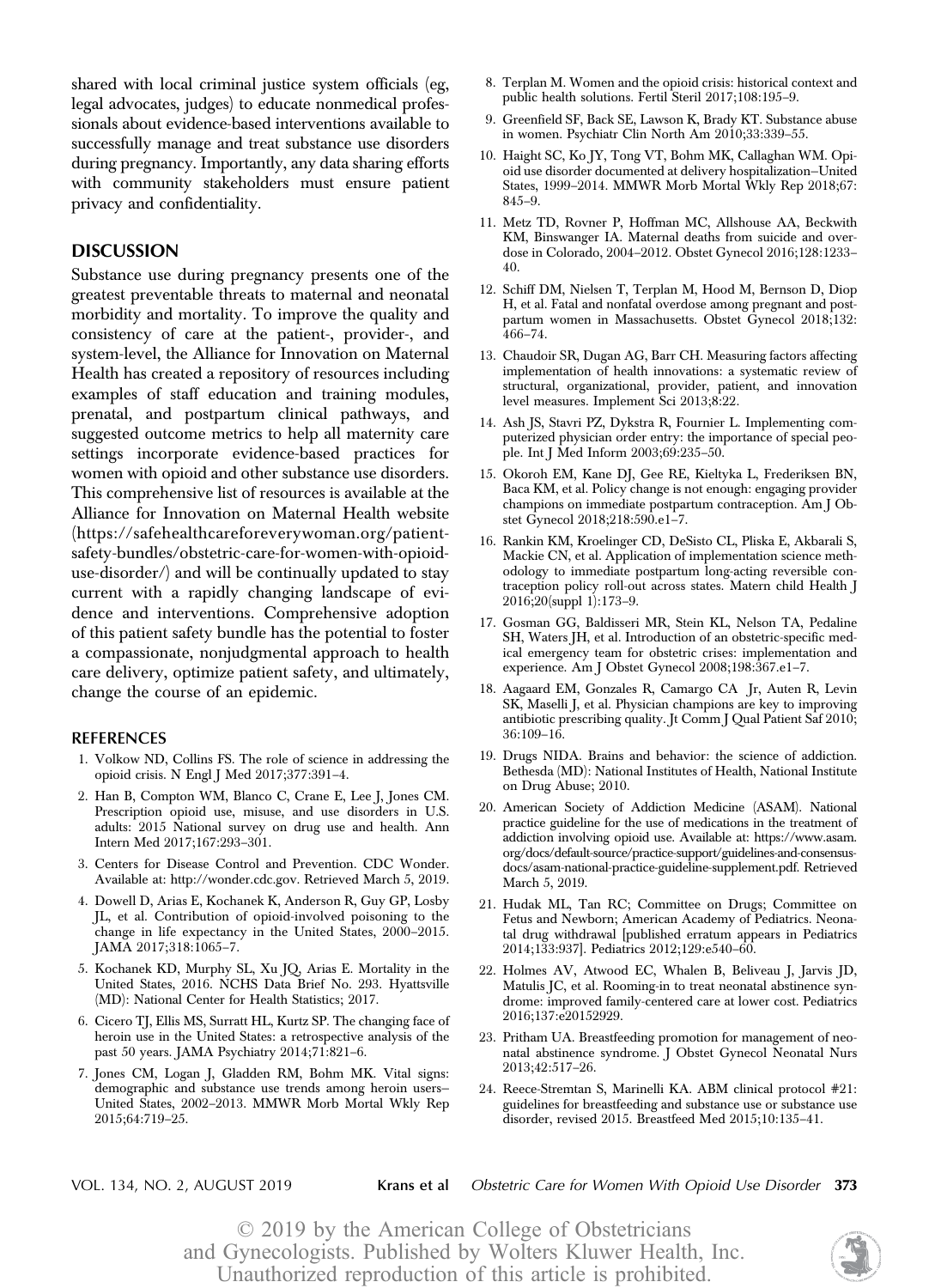- 25. van Sleuwen BE, Engelberts AC, Boere-Boonekamp MM, Kuis W, Schulpen TW, L'Hoir MP. Swaddling: a systematic review. Pediatrics 2007;120:e1097–106.
- 26. Velez M, Jansson LM. The opioid dependent mother and newborn dyad: non-pharmacologic care. J Addict Med 2008;2:113–20.
- 27. Bio LL, Siu A, Poon CY. Update on the pharmacologic management of neonatal abstinence syndrome. J Perinatol 2011;31: 692–701.
- 28. Kocherlakota P. Neonatal abstinence syndrome. Pediatrics 2014;134:e547–61.
- 29. van Boekel LC, Brouwers EP, van Weeghel J, Garretsen HF. Stigma among health professionals towards patients with substance use disorders and its consequences for healthcare delivery: systematic review. Drug Alcohol Depend 2013;131:23–35.
- 30. Jones HE, Deppen K, Hudak ML, Leffert L, McClelland C, Sahin L, et al. Clinical care for opioid-using pregnant and postpartum women: the role of obstetric providers Am J Obstet Gynecol 2014;210:302–10.
- 31. Substance Abuse and Mental Health Services Administration. Substance abuse treatment: addressing the specific needs of women. Treatment Improvement Protocol (TIP) series, No. 51. HHS Publication No. (SMA) 13-4426. Rockville (MD): Substance Abuse and Mental Health Services Administration; 2009.
- 32. Substance Abuse and Mental Health Services Administration. Trauma-informed care in behavioral health services. Treatment Improvement Protocol (TIP) series 57. HHS Publication No. (SMA) 13-4801. Rockville (MD): Substance Abuse and Mental Health Services Administration; 2014.
- 33. Terplan M, Longinaker N, Appel L. Women-centered drug treatment services and need in the United States, 2002–2009. Am J Public Health 2015;105:e50–4.
- 34. Patrick SW, Buntin MB, Martin PR, Scott TA, Dupont W, Richards M, et al. Barriers to accessing treatment for pregnant women with opioid use disorder in Appalachian states. Substance Abuse 2018:1–18.
- 35. Mascola MA, Borders AE, Terplan M, Practice CO, Med ASA. Opioid use and opioid use disorder in pregnancy. Obstet Gynecol 2017;130:488–9.
- 36. Meyer M, Paranya G, Keefer Norris A, Howard D. Intrapartum and postpartum analgesia for women maintained on buprenorphine during pregnancy. Eur J Pain 2010;14:939–43.
- 37. Meyer M, Wagner K, Benvenuto A, Plante D, Howard D. Intrapartum and postpartum analgesia for women maintained on methadone during pregnancy. Obstet Gynecol 2007;110: 261–6.
- 38. Commonwealth of Pennsylvania. Prescribing guidelines for Pennsylvania: obstetrics and gynecology opioid prescribing guidelines. Available at: [http://www.overdosefreepa.pitt.edu/](http://www.overdosefreepa.pitt.edu/wp-content/uploads/2015/12/OB-GYN-FINAL-12-14-15.pdf) [wp-content/uploads/2015/12/OB-GYN-FINAL-12-14-15.pdf](http://www.overdosefreepa.pitt.edu/wp-content/uploads/2015/12/OB-GYN-FINAL-12-14-15.pdf). Retrieved August 3, 2018.
- 39. Holbrook A, Kaltenbach K. Co-occurring psychiatric symptoms in opioid-dependent women: the prevalence of antenatal and postnatal depression. Am J Drug Alcohol Abuse 2012;38: 575–9.
- 40. Ding T, Wang DX, Qu Y, Chen Q, Zhu SN. Epidural labor analgesia is associated with a decreased risk of postpartum depression: a prospective cohort study. Anesth Analg 2014; 119:383–92.
- 41. Kotha A, Chen BA, Lewis L, Dunn S, Himes KP, Krans EE. Prenatal intent and postpartum receipt of long-acting reversible contraception among women receiving medication-assisted treatment for opioid use disorder. Contraception 2019;99:36– 41.
- 42. Heil SH, Jones HE, Arria A, Kaltenbach K, Coyle M, Fischer G, et al. Unintended pregnancy in opioid-abusing women. J Subst Abuse Treat 2011;40:199–202.
- 43. Parlier AB, Fagan B, Ramage M, Galvin S. Prenatal care, pregnancy outcomes, and postpartum birth control plans among pregnant women with opiate addictions. South Med J 2014; 107:676–83.
- 44. Substance abuse reporting and pregnancy: the role of the obstetrician–gynecologist. Committee Opinion No. 473. American College of Obstetricians and Gynecologists. Obstet Gynecol 2011;117:200–1.
- 45. Child Welfare League of America. Discussions on plans of safe care. Available at: [https://www.cwla.org/discussion-on-plans](https://www.cwla.org/discussion-on-plans-of-safe-care/)[of-safe-care/.](https://www.cwla.org/discussion-on-plans-of-safe-care/) Retrieved August 17, 2018.
- 46. Comprehensive Addiction and Recovery Act of 2016, S. 524, 114th cong. 2016.
- 47. Bush K, Kivlahan DR, McDonell MB, Fihn SD, Bradley KA. The AUDIT alcohol consumption questions (AUDIT-C): an effective brief screening test for problem drinking. Ambulatory Care Quality Improvement Project (ACQUIP). Alcohol use disorders identification test. Arch Intern Med 1998;158:1789– 95.
- 48. Chang G, Orav EJ, Jones JA, Buynitsky T, Gonzalez S, Wilkins-Haug L. Self-reported alcohol and drug use in pregnant young women: a pilot study of associated factors and identification. J Addict Med 2011;5:221–6.
- 49. Chasnoff IJ, Wells AM, McGourty RF, Bailey LK. Validation of the 4P's Plus screen for substance use in pregnancy validation of the 4P's Plus. J Perinatol 2007;27:744–8.
- 50. Hotham E, Ali R, White J, Sullivan T, Robinson J. Investigation of the alcohol, smoking, and substance involvement screening test (the ASSIST) version 3.0 in pregnancy. Addict Disord Their Treat 2013;12:123–35.
- 51. Yonkers KA, Gotman N, Kershaw T, Forray A, Howell HB, Rounsaville BJ. Screening for prenatal substance use: development of the substance use risk profile-pregnancy scale. Obstet Gynecol 2010;116:827–33.
- 52. Johnson-Davis KL, Sadler AJ, Genzen JR. A retrospective analysis of urine drugs of abuse immunoassay true positive rates at a national reference laboratory. J Anal Toxicol 2016;40:97– 107.
- 53. Angelotta C, Weiss CJ, Angelotta JW, Friedman RA. A moral or medical problem? The relationship between legal penalties and treatment practices for opioid use disorders in pregnant women. Womens Health Issues 2016;26:595–601.
- 54. Substance Abuse and Mental Health Services Administration. SBIRT white paper. Washington, DC: SAMHSA; 2012.
- 55. Wright TE, Terplan M, Ondersma SJ, Boyce C, Yonkers K, Chang G, et al. The role of screening, brief intervention, and referral to treatment in the perinatal period. Am J Obstet Gynecol 2016;215:539–47.
- 56. Martino S, Ondersma SJ, Forray A, et al. A randomized controlled trial of screening and brief interventions for substance misuse in reproductive health. Am J Obstet Gynecol 2018;218: 322.e1–12.
- 57. Krans EE, Zickmund SL, Rustgi VK, Park SY, Dunn SL, Schwarz EB. Screening and evaluation of hepatitis C virus infection in pregnant women on opioid maintenance therapy: a retrospective cohort study. Subst Abus 2016;37:88–95.
- 58. Tuten M, Heil SH, O'Grady KE, Fitzsimons H, Chisholm MS, Jones HE. The impact of mood disorders on the delivery and neonatal outcomes of methadone-maintained pregnant patients. Am J Drug Alcohol Abuse 2009;35:358–63.
- 374 Krans et al Obstetric Care for Women With Opioid Use Disorder **OBSTETRICS & GYNECOLOGY**